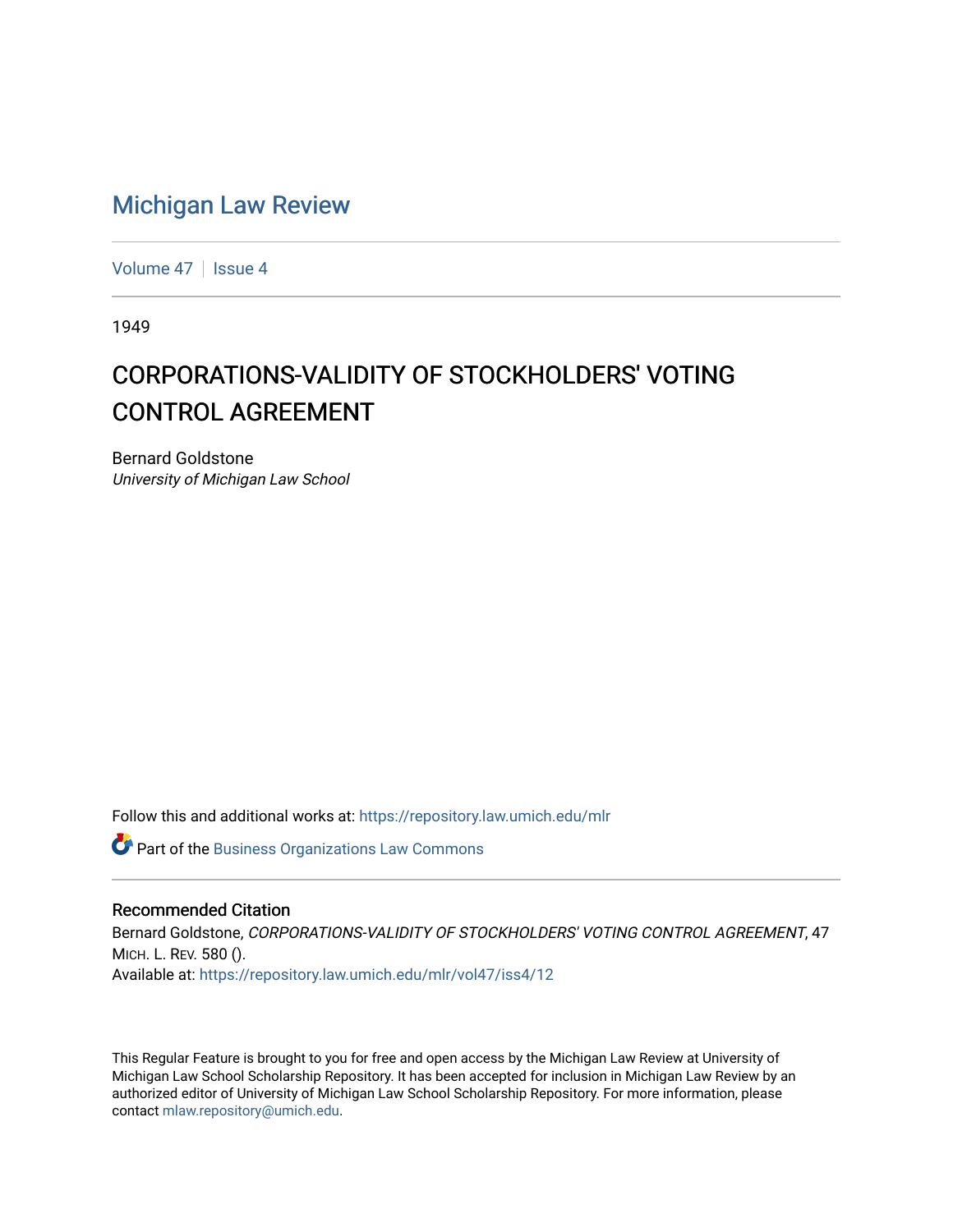CORPORATIONS-VALIDITY OF STOCKHOLDERS' VOTING CONTROL AGREE-MENT- $A$ ,  $B$ , and  $C$ , petitioners, and  $X$  and  $Y$ , respondents, owned all the stock in a corporation. On September 20, I 946, they entered into a ten year agreement which provided that  $A, B, X$  and  $Y$  should constitute the board of directors of the corporation as long as they remained stockholders. It was also agreed that  $A, B$ ,  $C, X$  and Y were to be the officers of the corporation. At a meeting on January 21, 1948, attended by  $X$  and  $Y$ , three directors were elected, not including  $\Lambda$ and B. One week later these newly elected directors made themselves officers of the corporation. Petitioners claimed the elections of directors and officers violated the original agreement, and asked the court to set aside the election of the directors. *Held,* petition granted. The stockholders' agreement was valid, and the directors provided for in the agreement must be reinstated. */lpplication of Kirshner,* (Sup. Ct., Spec. Term, Queens County, Part 1), 81 N.Y.S. (2d) 435 (1948).

At common law stockholders may make an enforceable contract to vote their shares as a unit for the election of directors, if the contract does not contemplate fraud or tend to injure other stockholders.<sup>1</sup> Agreements by some of the stockholders or directors of a corporation which tend to control the voting of directors on matters within their official discretion, such as the election, compensation or tenure of officers, are held invalid,<sup>2</sup> because they violate the usual statutory provision that the business of a corporation shall be managed by its board of directors,<sup>8</sup> and because these limitations imposed upon the judgment of the directors are presumed injurious to stockholders who are not parties to the agreement.<sup>4</sup> When all the stockholders of a corporation are parties to the contract, as in the principal case, courts allow them to control corporate management by their agreement, to the extent of election, compensation or tenure of officers.<sup>6</sup> Although such contracts

<sup>1</sup>*5* FLETCHER, CYc. CoRP., perm. ed.,§ 2064 (1931); Manson v. Curtis, 223 N.Y. 313, 119 N.E. 559 (1918); 18 C.J.S., Corporations,§ 551; 71 A.L.R. 1289 (1931). Contra: Haldeman v. Haldeman, 176 Ky. 635, 197 S.W. 376 (1917). This type of agreement should be distinguished from a voting trust agreement where different principles apply. Hellier v. Achorn, *255* Mass. 273, 151 N.E. 305 (1926).

 $^2$  West v. Camden, 135 U.S. 507, 10 S.Ct. 838 (1890); Haldeman v. Haldeman, 176 Ky. 635, 197 S.W. 376 (1917); Manson *v.* Curtis, 223 N.Y. 313, 119 N.E. 559 (1918); Cf., Bausch & Lamb Optical Co. *v.* Wahlgren, (D.C. Ill. 1932), 1 F. Supp. 799. <sup>3</sup> See Ballantine, Corporations,  $\S$  183(4) (1946).

<sup>4</sup>Seitz v. Michel, 148 Minn. So, 181 N.W. 102 (1921); McQuade v. Stoneham, 263 N.Y. 323, 189N.E. 234 (1934).

<sup>5</sup>Clark v. Dodge, 269 N.Y. 410, 199 N.E. 641 (1936); Davis v. Argus,Gas & Oil Sales Co., 167 Misc. 377, 3 N.Y.S. (2d) 241 (1938); Hayden v. Beane, 293 Mass. 347, 199 N.E. *755* (1936); Baran v. Baran, 59 D. & C. (Pa.) *556* (1947). Courts construe such agreements as providing that the persons named as officers will be retained only so long as they are efficient and faithful. In re Block's Will, (Surr. Ct. Bronx Co. 1946) 60 N.Y.S. (2d) 639 (1946); In re Roosevelt Leather Hand Bag Co., (Sup. Ct. Spec. Term, New York County, Part 1) 68 N.Y.S. (2d) 735 (1947).